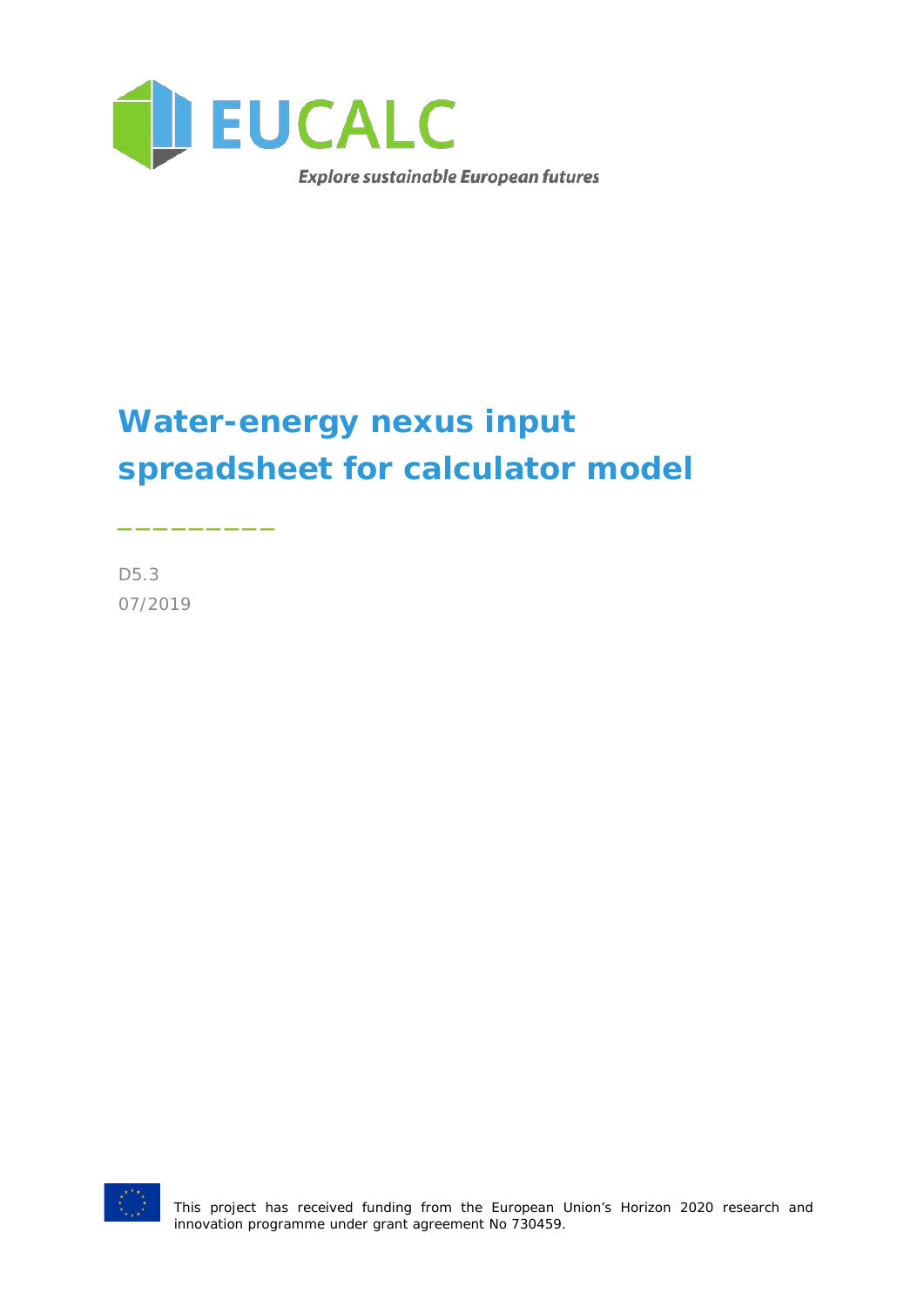

| Project<br>and Name          | <b>Acronym EU</b> Calculator: trade-offs and pathways towards<br>sustainable and low-carbon European Societies - EUCalc |  |  |  |  |  |
|------------------------------|-------------------------------------------------------------------------------------------------------------------------|--|--|--|--|--|
| Grant<br>agreement<br>number | 730459                                                                                                                  |  |  |  |  |  |
| <b>Document Type</b>         | Report and excel files                                                                                                  |  |  |  |  |  |
| <b>Work Package</b>          | WP <sub>5</sub>                                                                                                         |  |  |  |  |  |
| <b>Document Title</b>        | Water-energy nexus input spreadsheet for calculator<br>model                                                            |  |  |  |  |  |
| <b>Main authors</b>          | Alexandre Bouchet, Boris Thurm, Miklos Gyalai-Korpos                                                                    |  |  |  |  |  |
| Partner in charge            | <b>FPFI</b>                                                                                                             |  |  |  |  |  |
| Contributing<br>partners     | PANNON, University of East Anglia, Imperial<br>College<br>London                                                        |  |  |  |  |  |
| <b>Release date</b>          | <b>July 2019</b>                                                                                                        |  |  |  |  |  |
| <b>Distribution</b>          | <b>Public</b>                                                                                                           |  |  |  |  |  |

#### **Short Description**

*This report describes how the reciprocal dependencies between water and energy, i.e. the water-energy nexus, are implemented within the European Calculator. The data used to account for the water-energy nexus is also provided.*

| <b>Quality check</b> |            |  |  |  |  |  |
|----------------------|------------|--|--|--|--|--|
| Name of reviewer     | Date       |  |  |  |  |  |
| Luís Costa (PIK)     | 26-07-2019 |  |  |  |  |  |
| Ivan Jankovic (BPIE) | 29-07-2019 |  |  |  |  |  |

#### **Statement of originality:**

This deliverable contains original unpublished work except where clearly indicated otherwise. Acknowledgement of previously published material and of the work of others has been made through appropriate citation, quotation or both.

D5.3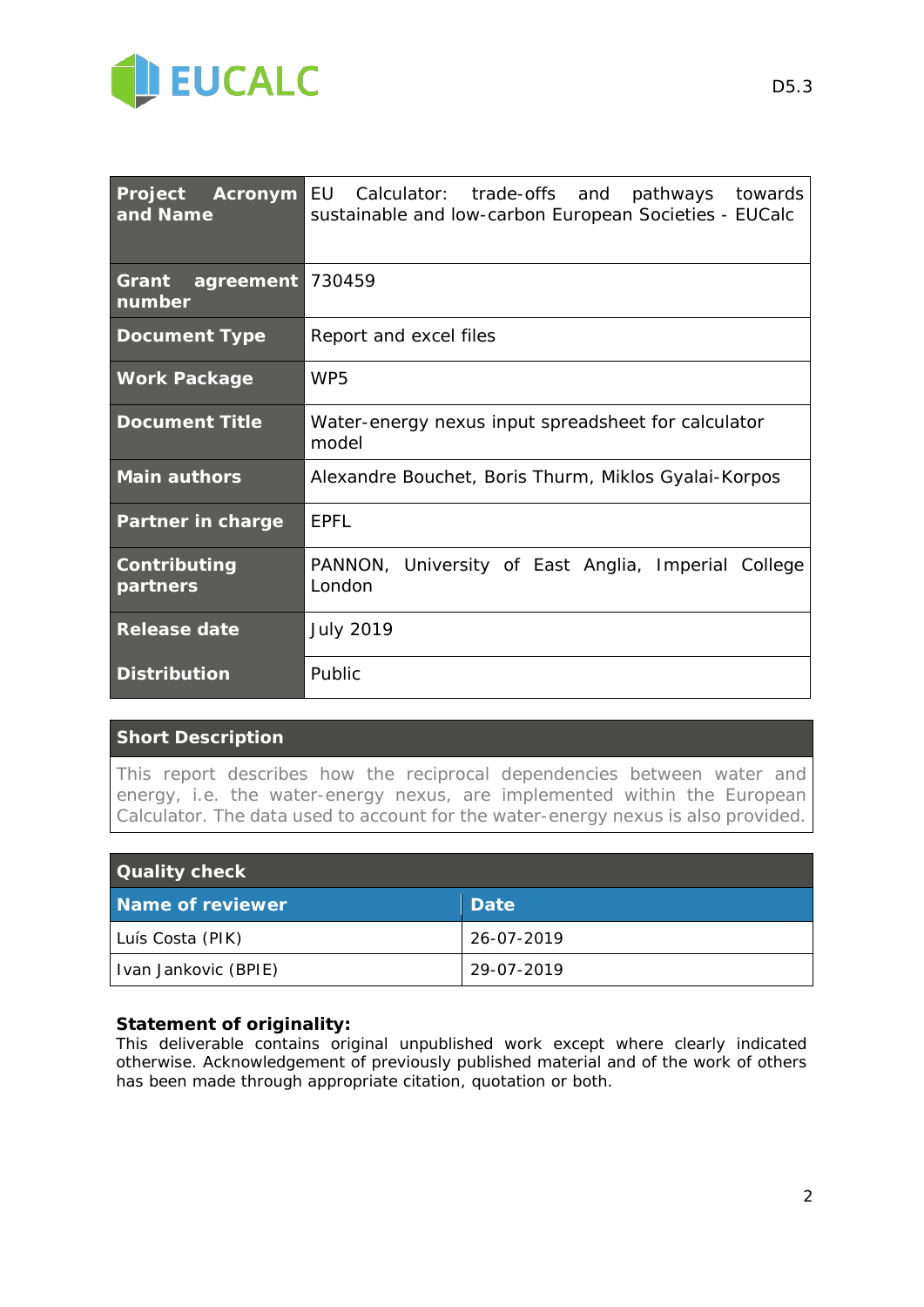

## **Table of Contents**

|                | List of figures                               |    |  |  |
|----------------|-----------------------------------------------|----|--|--|
|                | List of tables                                |    |  |  |
|                | List of abbreviations                         | 5  |  |  |
| Glossary       |                                               | 6  |  |  |
| 1              | <b>Introduction</b>                           | 8  |  |  |
| $\overline{2}$ | The water-energy nexus in EUCalc: an overview | 9  |  |  |
| 3 <sup>1</sup> | Water for energy systems                      | 10 |  |  |
| 3.1            | Climate constraint on electricity generation  | 11 |  |  |
| 3.2            | Water demand for electricity generation       | 12 |  |  |
| 4              | <b>Energy for water systems</b>               | 14 |  |  |
| 5              | <b>Conclusion and lessons learned</b>         |    |  |  |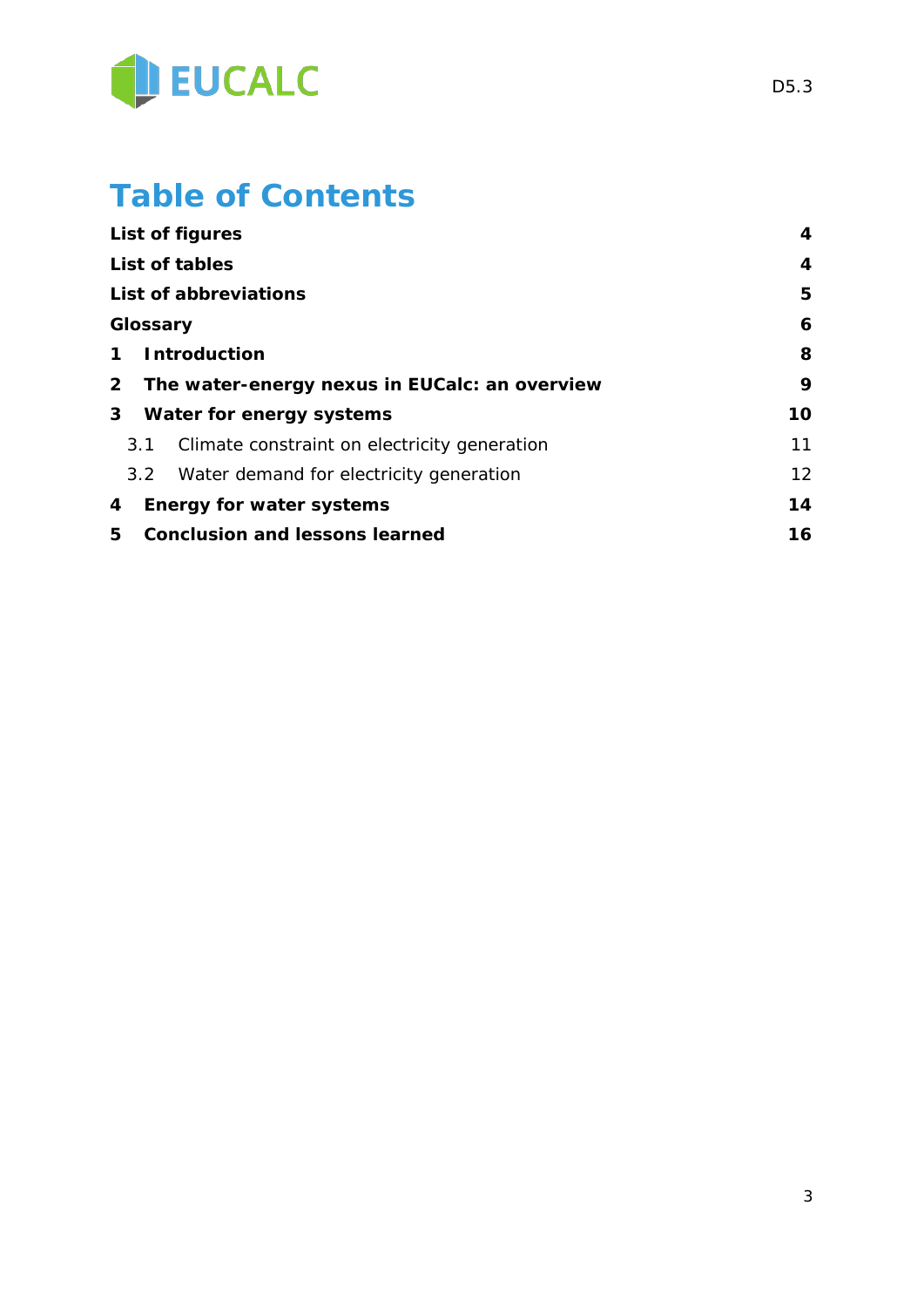

# <span id="page-3-0"></span>**List of figures**

| Figure 1 - Water flows from the most water withdrawing activities in EU over the  |
|-----------------------------------------------------------------------------------|
|                                                                                   |
| Figure 3 - Future changes in national hydropower and thermal power productions    |
| Figure 4 – Calculation logic for electricity generation water demand and flows in |
| Figure 5 – Modelized and non-modelized water flows in the water module 15         |

## <span id="page-3-1"></span>**List of tables**

| Table 1 – Water withdrawal and consumption factors per electricity generation |  |  |  |  |
|-------------------------------------------------------------------------------|--|--|--|--|
|                                                                               |  |  |  |  |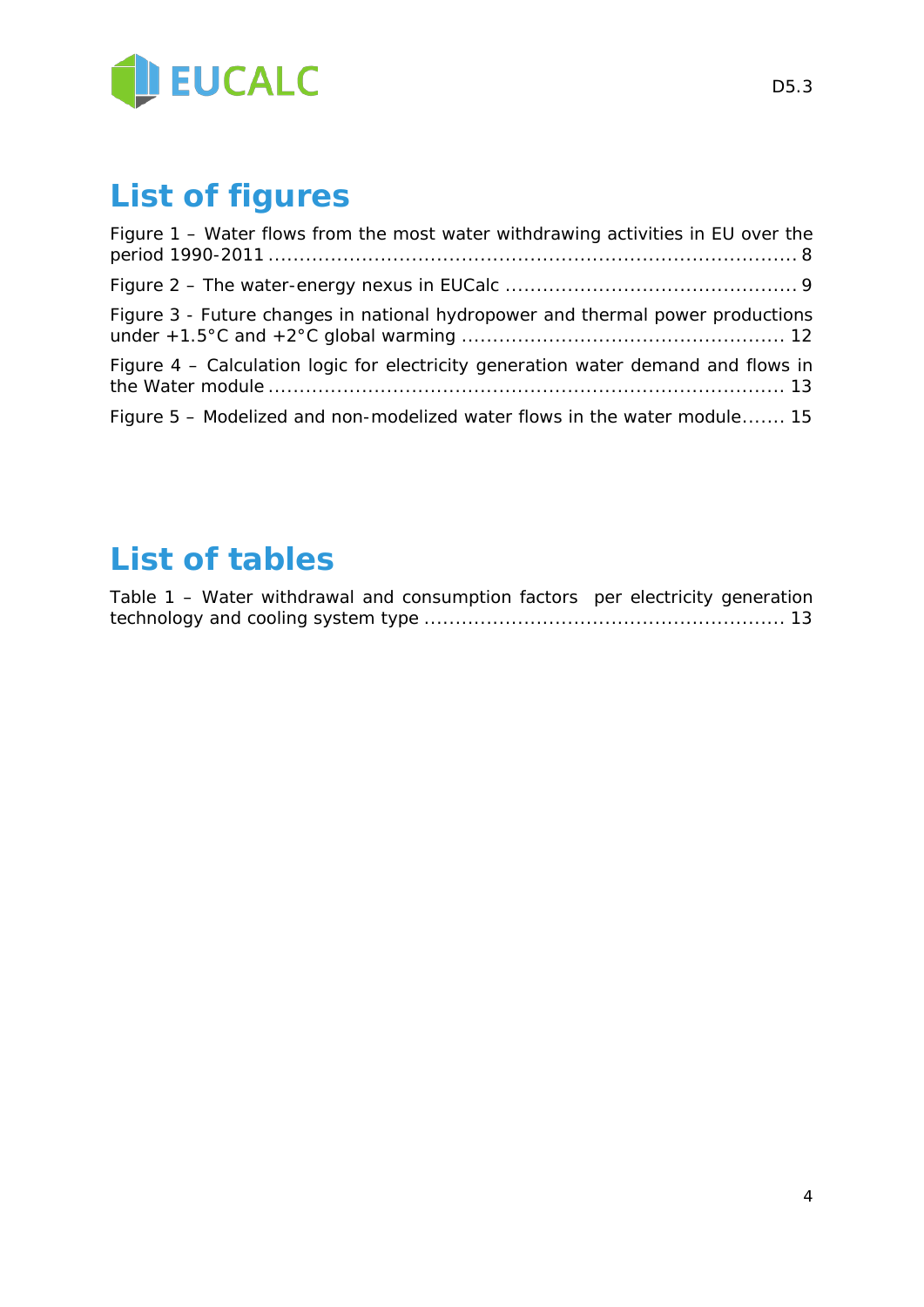

### <span id="page-4-0"></span>**List of abbreviations**

- CF Capacity Factors
- EEA European Environmental Agency
- EU European Union
- EU-28 The 28 EU Member States as of 1 July 2013
- EU28+1 The 28 EU Member States as of 1 July 2013, plus Switzerland
- FAO Food and Agriculture Organization
- IEA International Energy Agency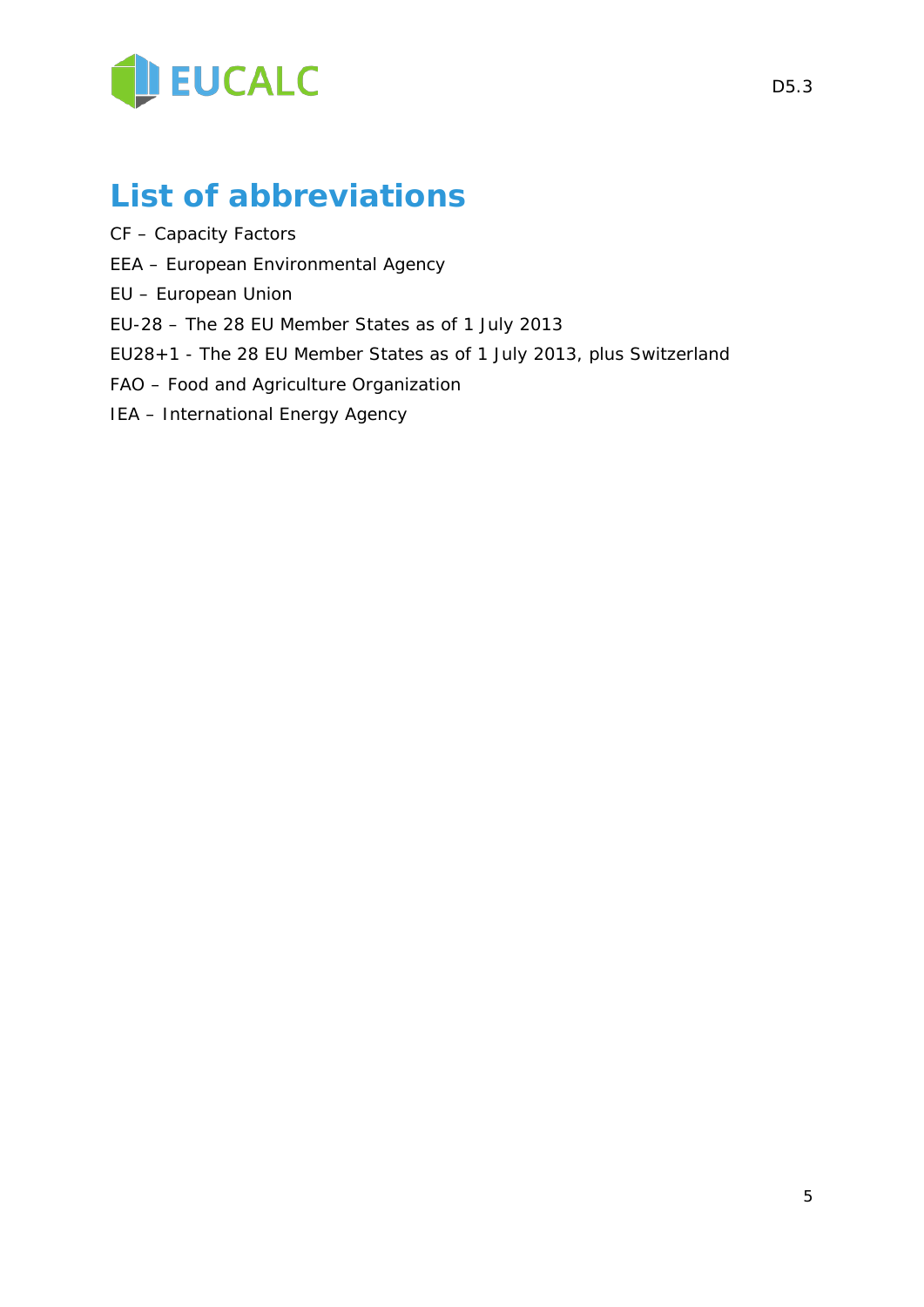

### <span id="page-5-0"></span>**Glossary**

**Cooling water:** Water used to regulate the temperature of a process.

**Fresh water:** Water with low concentration of salts.

**Local water availability:** Refers to internal renewable water resources, excluding upstream inflows from neighbouring countries.

**Water consumption:** Water use that permanently withdraws water from its source; water that is no longer available because it has evaporated, been transpired by plants, incorporated into products or crops, consumed by people or livestock, or otherwise removed from the immediate water environment (Vickers, 1999).

**Water demand:** The total volume of water delivered to a system over a certain period of time, usually a year.<sup>[1](#page-5-1)</sup>

**Water footprint**: Indicator that assesses the contribution of the system under study to water impact on the environment.

**Water footprint (blue):** Used and defined by the Water Footprint Network (WFN). It can be defined as water that has been sourced from surface or groundwater resources and is either evaporated, incorporated into a product or taken from one body of water and returned to another, or returned at a different time (Hoekstra, 2011). Irrigated agriculture, industry and domestic water use can each have a blue water footprint.

**Water footprint (green):** Used and defined by the Water Footprint Network (WFN). This is the water from precipitation that is stored in the root zone of the soil and evaporated, transpired or incorporated by plants (Hoekstra, 2011). The green water is particularly relevant for agricultural, horticultural and forestry products.

**Water footprint (grey):** Used and defined by the Water Footprint Network (WFN). This is the amount of fresh water required to assimilate pollutants to meet specific water quality standards (Hoekstra, 2011).

**Water resources:** Water from natural resources that can potentially be used and are either renewable or non-renewable. Renewable water resources represent the long-term average annual flow of rivers and groundwater, while non-renewable water resources are groundwater bodies that have a negligible rate of recharge at the human time-scale  $(FAO)^2$  $(FAO)^2$ . This term often directly refers to renewable water resources, which are either internal (generated from endogenous precipitation) or external (upstream inflow from neighbouring countries).

-

<span id="page-5-1"></span><sup>1</sup> <https://www.newportoregon.gov/dept/pwk/documents/Section06.pdf>

<span id="page-5-2"></span><sup>2</sup> <http://www.fao.org/3/Y4473E/y4473e06.htm>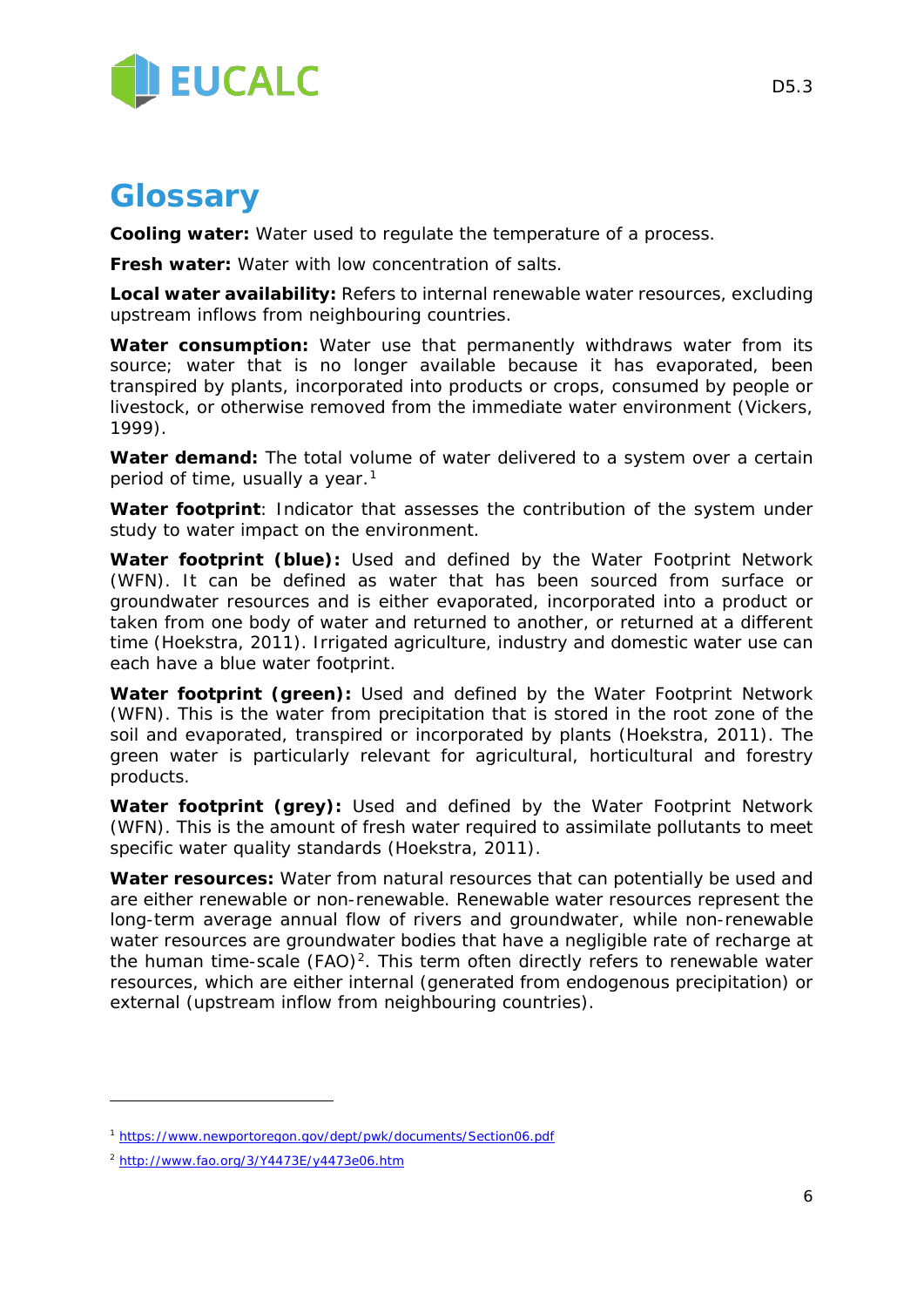

**Water scarcity:** refers to long-term water imbalances, combining low water availability with a level of water demand exceeding the supply capacity of the natural system.

**Water stress:** occurs when the demand for water exceeds the available amount during a certain period or when poor quality restricts its use. Water stress causes deterioration of fresh water resources in terms of quantity (aquifer overexploitation, dry rivers, etc.) and quality (eutrophication, organic matter pollution, saline intrusion, etc.). Usually the Water Exploitation Index (WEI) is used to refer to water stress.

**Water use:** generic term used to describe an anthropogenic activity that involves water resources.

**Water withdrawal:** Water diverted or withdrawn from a surface water or groundwater source (Vickers, 1999).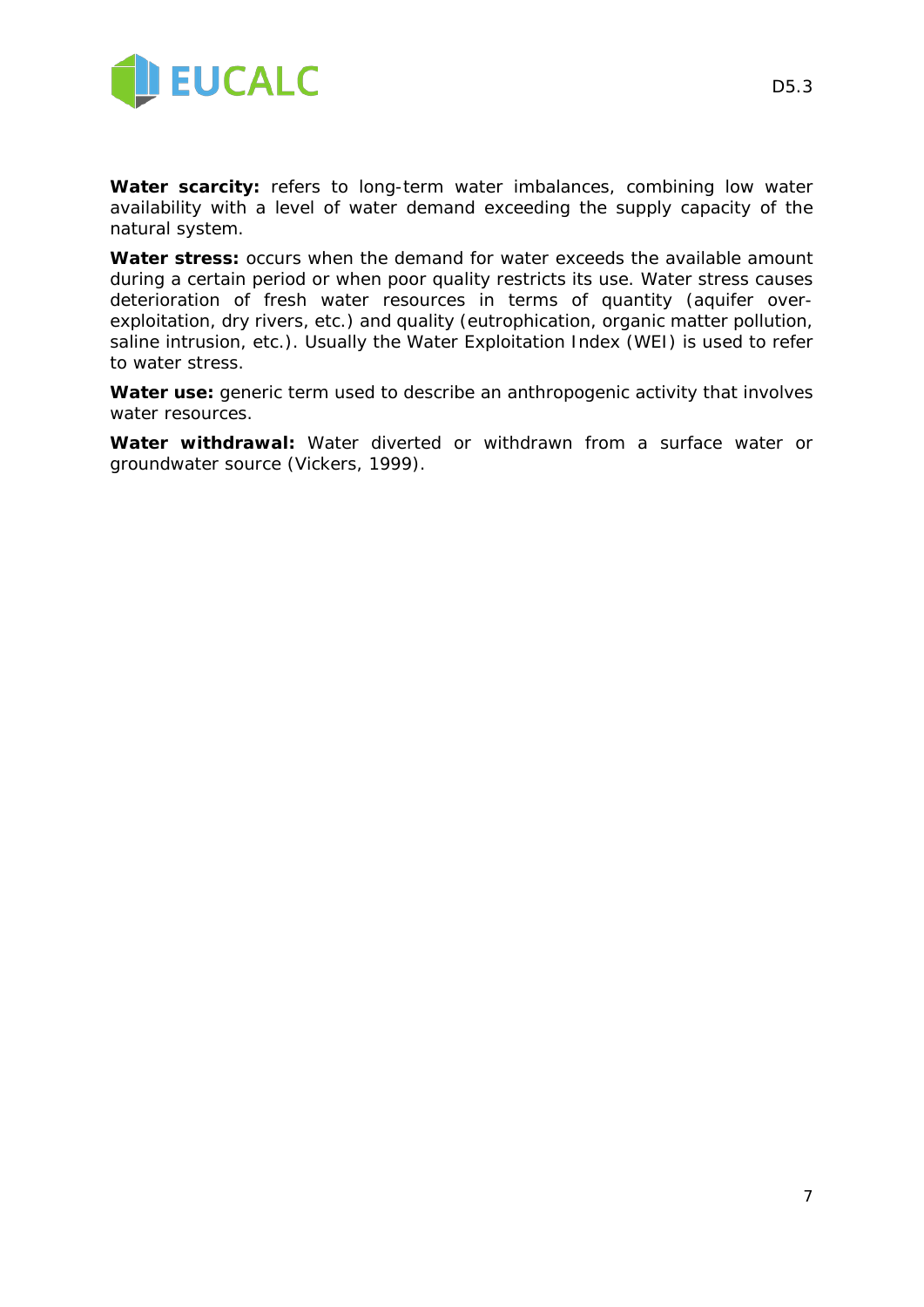

### <span id="page-7-0"></span>**1 Introduction**

Recent studies have shown that water resources are increasingly stressed by population growth and climate change, thus contributing to higher scarcity risks (Gosling et al., 2016). Water scarcity arises in case of low water availability combined with water demand levels exceeding the supply capacity of the natural system. These changes in water availability can have an impact not only on food security (Rijsberman, 2006) but also on power generation cooling capacities (Tobin et al., 2018). The European Environmental Agency (EEA) estimated that in 2015, the largest water withdrawals came from agriculture (with around 40% of all withdrawals), followed by electricity production (28%), mining and manufacturing (18%) and households domestic use (11%) (EEA, 2018). At a more detailed level, the activities with the most substantial water withdrawals are the electricity productions from coal, nuclear, gas and petroleum, which abstract water for cooling purposes (see Figure 1).



\*"Blue" water refers to the source of supply. It is equivalent to the natural resources (see Glossary for more details)

#### <span id="page-7-1"></span>*Figure 1 – Water flows from the most water withdrawing activities in EU over the period 1990-2011 (based on EXIOBASE data[3\)](#page-7-2)*

These observations show the extent to which water and energy are interdependent. Indeed, if water is used in mining for energy resources, biofuel production, hydropower generation and thermoelectric plant cooling, energy is conversely used for water extraction, water transport, water end-use and waste water treatment. This interlinkage is called the water-energy nexus (IEA, 2016).

-

<span id="page-7-2"></span><sup>3</sup> Exiobase data download:<https://www.exiobase.eu/index.php/data-download/exiobase3mon>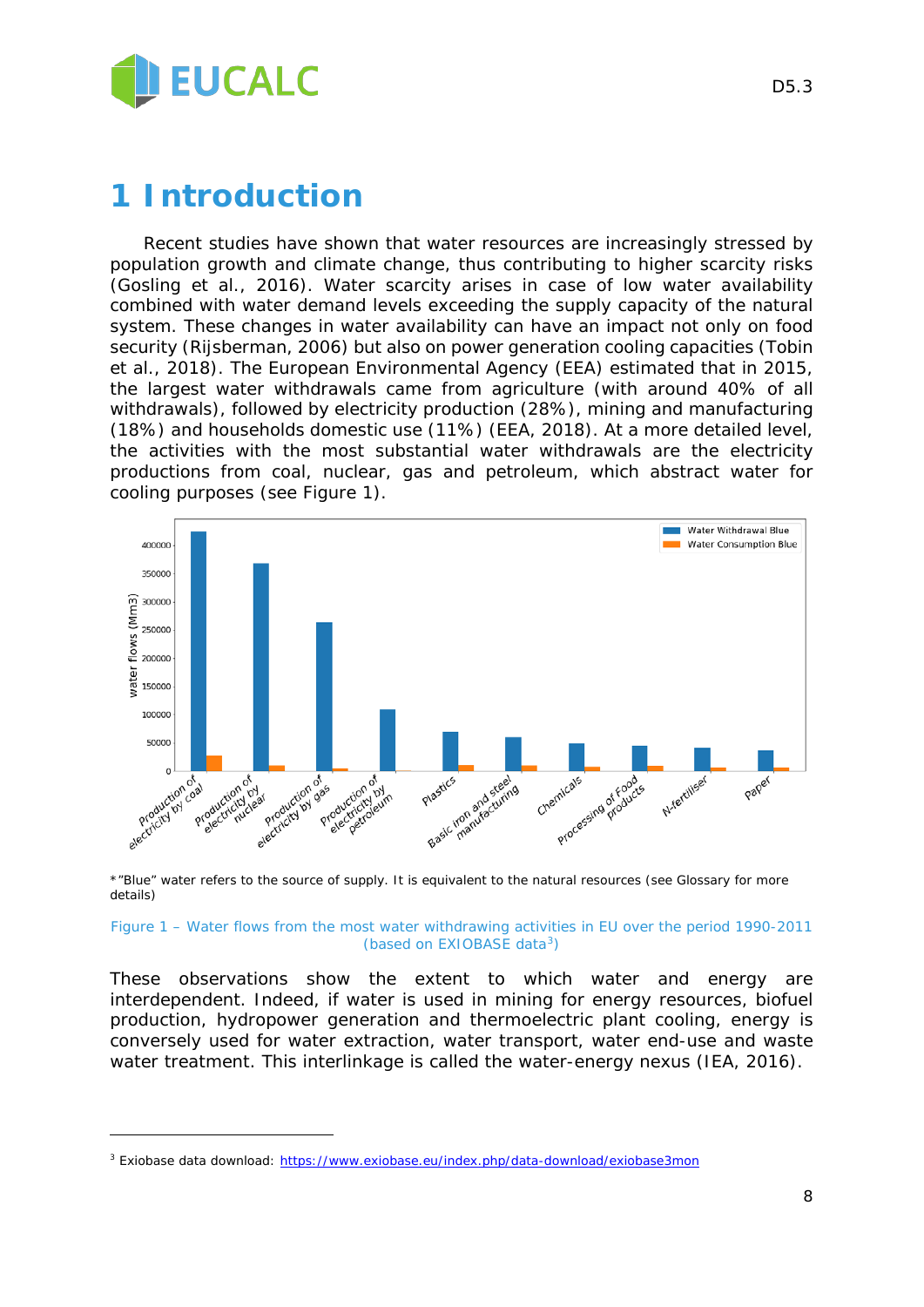

This report aims specifically at describing the reciprocal dependencies of water and energy within the European Calculator (EUCalc). An excel file with all relevant data is attached to this document, as well as a metadata file describing the data.

### <span id="page-8-0"></span>**2 The water-energy nexus in EUCalc: an overview**

In EUCalc, the water-energy nexus is portrayed through the interactions between mainly four modules: Climate, Electricity supply, Agriculture and Water. Figure 2 illustrates the relations between these modules, and in particular the dependency of electricity supply and agriculture sectors on climate and water.



<span id="page-8-1"></span>*Figure 2 – The water-energy nexus in EUCalc*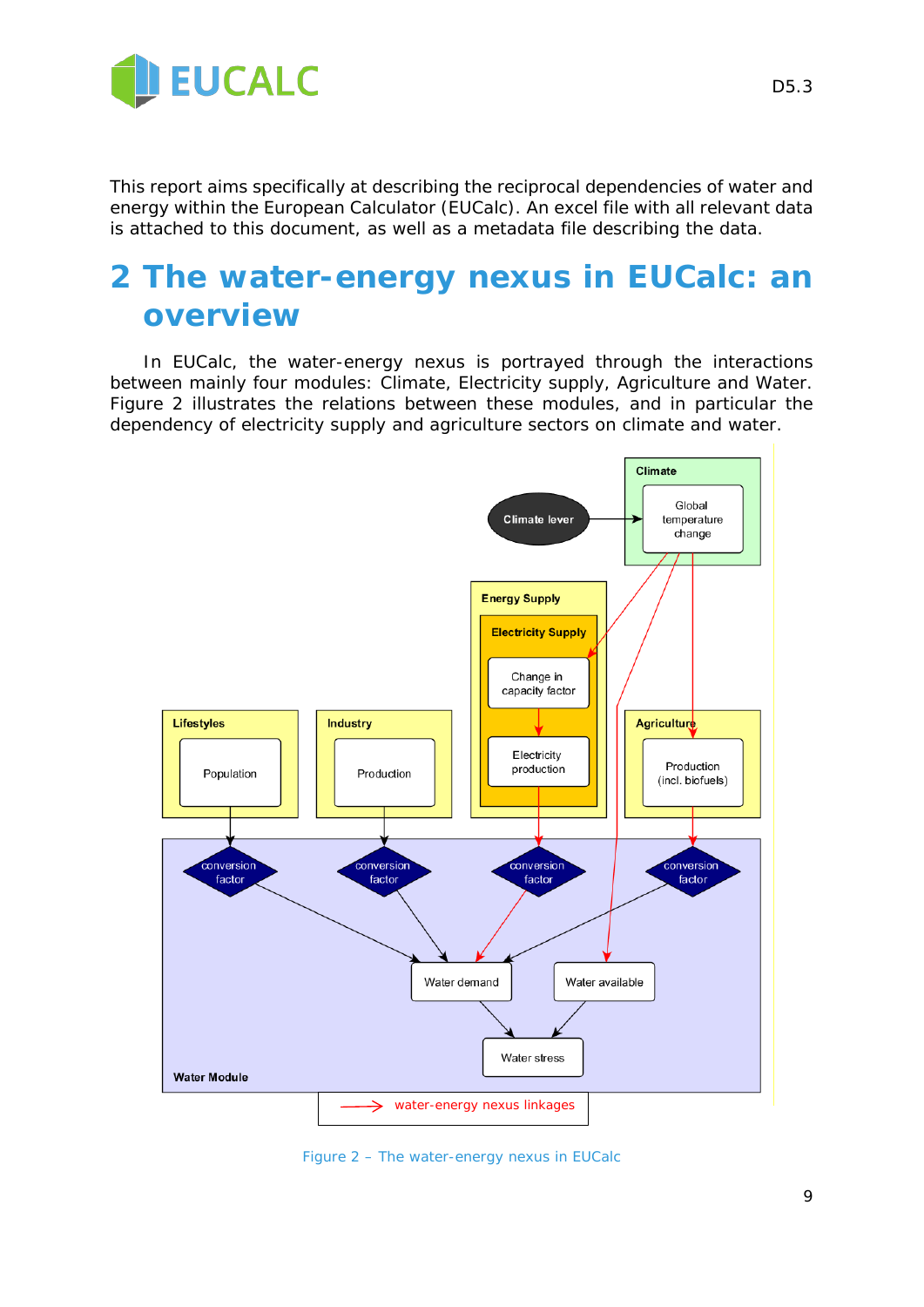

As shown in Figure 2, a climate lever controls the climate ambitions of the world and thus the variations in global temperature. This temperature change, in turn, impacts water availability. Data for water availability corresponding to the different climate scenarios considered in the model is provided by JRC and compiled in an excel file that can be downloaded with the following link: [https://cloud.pik](https://cloud.pik-potsdam.de/index.php/s/qkZyyDxteY8Vn7C)[potsdam.de/index.php/s/qkZyyDxteY8Vn7C](https://cloud.pik-potsdam.de/index.php/s/qkZyyDxteY8Vn7C) (password: wtr\_euc\_09).

These variations in temperature are used as a proxy in the Electricity supply module to account for the reduction of production capacities of electricity generation systems, which is not only due to a temperature change but also to a shrinkage in water availability (see Section 3.1).

Likewise, the temperature  $-$  and water availability  $-$  variations affect the crop yields using FAO projections (FAO, 2018). The crop yields are used in the Agriculture module to compute the crops production which are meant to satisfy the demand of crops, including crops for biofuels. For a full description of the calculation logic and assumptions used in the Agriculture module, please refer to Deliverable 8.4 (Baudry et al., 2019).

The electricity and crop productions are then sent to the Water module and converted into water demands (see Section 3.2). The Water module quantifies various impacts of water demands on the local water resources in different user scenarios for the EU28 countries and Switzerland. Different types of water impacts are considered: water withdrawal, water consumption and water stress (see Glossary). Based on (i) the total water consumption derived from the water demand from all sectors and (ii) the local water availability driven by the climate lever, the Water module assesses a water stress at the country level and issues a warning to the users regarding the need to either improve water resource management or curb water demand. For a full description of the calculation logic and assumptions used in the Water module, please refer to Deliverable 8.4 (Baudry et al., 2019).

The following sections describe in more details the water-energy nexus interlinkages included in EUCalc, as well as the flows not modelled.

### <span id="page-9-0"></span>**3 Water for energy systems**

Water is a key resource for the following energy-related activities: cooling of thermal generation plants, hydropower generation, biofuel production, mining and production of fossil fuels (coal, oil, gas and nuclear). This section focuses on the water needs for electricity generation technologies by (1) describing how climate and water constrain electricity generation; (2) detailing how water demand is derived from electricity production within the Water module. The interlinkages between water and biofuel production were briefly explained above and follow the same logic. More details are available in Deliverable 8.4 (Baudry et al., 2019), which describes the Agriculture and Water modules. Finally, the water demand for the extraction and refining of fossil fuels is not yet implemented in the model but is considered for future improvement.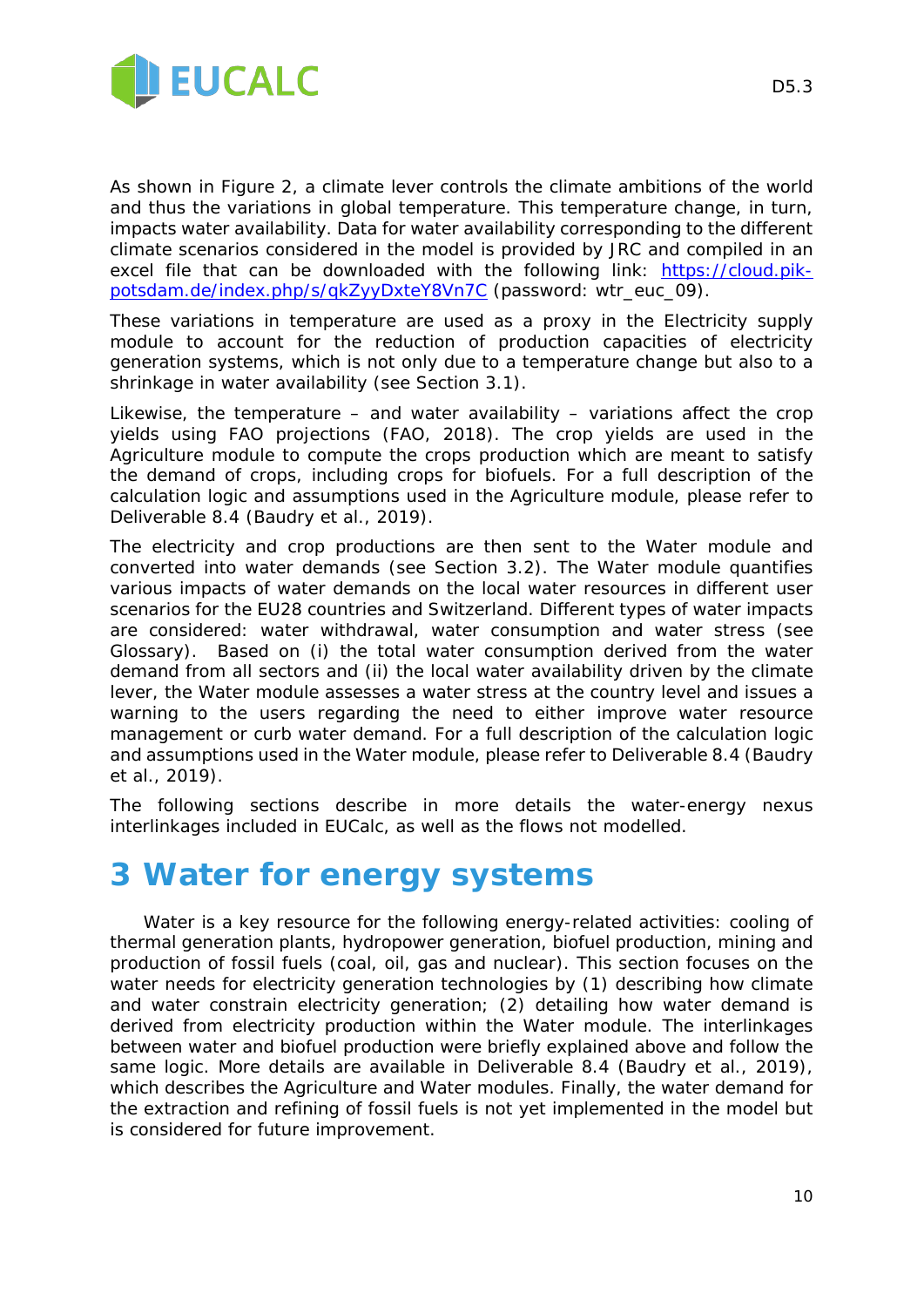

### <span id="page-10-0"></span>**3.1 Climate constraint on electricity generation**

Climate change can impact the electricity sector by reducing electricity generation capacities. Indeed, reductions in river flows combined with water temperature increases can affect the potential for cooling thermoelectric power plants, but also alter hydropower production due to decreases in precipitation and increases in evapotranspiration (Tobin et al., 2018). In EUCalc, the climate scenarios, as defined by the climate lever, influence the water available for hydropower plants and thermoelectric power plant cooling. More precisely, variations in temperature modify the capacity factors (CF) for hydropower and thermoelectric power generation, thus curtailing the energy production and its associated water demand.

As described in Deliverable 5.1 (Gyalai-Korpos et al., 2019), the CF expresses the ratio of actual production with respect to the full capacity production during a period, usually a year. It is computed as follows:

#### $CF \text{\%}$  = actual production in a year (kWh)/ (capacity x 365,25 x 24 (kWh))

Each electricity supply technology considered has a different CF depending on its characteristics. Tobin et al. (2018) recently assessed the impacts of climate change on these CF. They adopted an approach combining climate simulations, hydrological and energy modelling with a detailed spatial resolution to assess the impacts of climate change on hydropower and thermoelectric power generation (among others) in Europe for different global warming scenarios:  $+1.5 \degree C$ ,  $+2 \degree C$ and  $+3$  °C.

Based on the climate change scenario selected by the user, i.e. either  $+1.5 \degree C$ , +2 °C or +3.2°C change in global temperature by the end of the century, the CF of hydropower and thermoelectric power generation are adjusted in the Electricity supply module using data derived from Tobin et al. (see [Figure 3\)](#page-11-1). As the climate module provides the year when the global temperature change is reached, a linear interpolation is applied between the reference year and this target year to obtain yearly values of change in CF. If the source did not include values for specific countries, no changes are assumed. The changes in CF eventually affect electricity production, thus inducing changes in water demand from hydropower and thermoelectric power plants.

Data for changes in CF are compiled in an excel file available online.<sup>[4](#page-10-1)</sup> The first two spreadsheets contain calculations intended to adapt the values from Tobin et al. to the climate scenarios used in EUCalc. Then, each following spreadsheet corresponds to the computed values for one electricity production technology, namely solar photovoltaics, wind, hydroelectric and thermoelectric.

-

<span id="page-10-1"></span><sup>4</sup> link:<https://cloud.pik-potsdam.de/index.php/s/qkZyyDxteY8Vn7C> / password: wtr\_euc\_09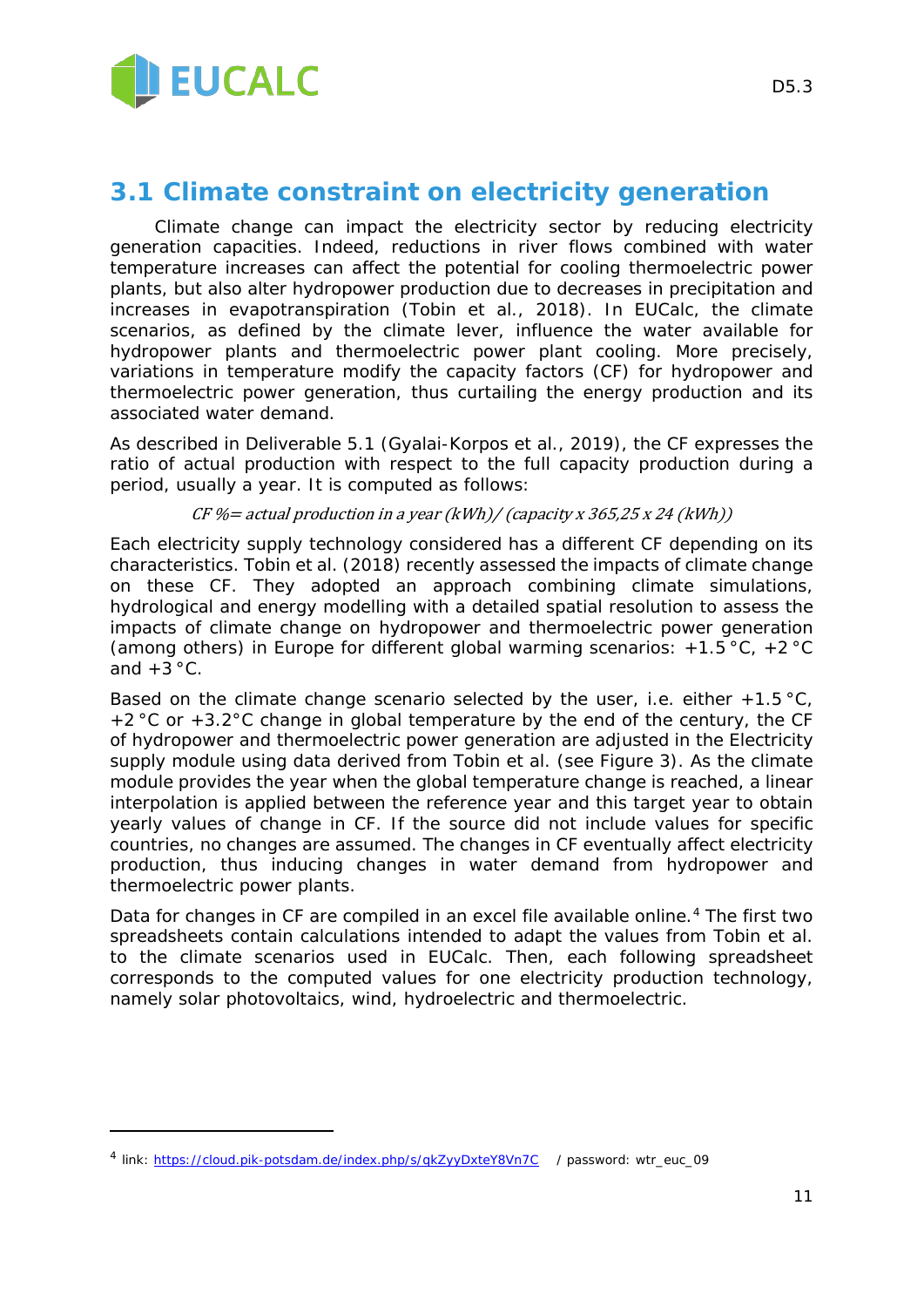



(a) % change in hydropower production relative to the reference period 1970-2000

(b) % change in thermoelectric power production relative to the reference period 1970-2000

<span id="page-11-1"></span>*Figure 3 - Future changes in national hydropower and thermal power productions under +1.5°C and +2°C global warming (adapted from Tobin et al., 2018)*

### <span id="page-11-0"></span>**3.2 Water demand for electricity generation**

The water demand for electricity generation, i.e. the water required for hydropower plants and for cooling of thermoelectric power plants, is computed in the Water module. The calculation logic is illustrated in [Figure 4.](#page-12-0)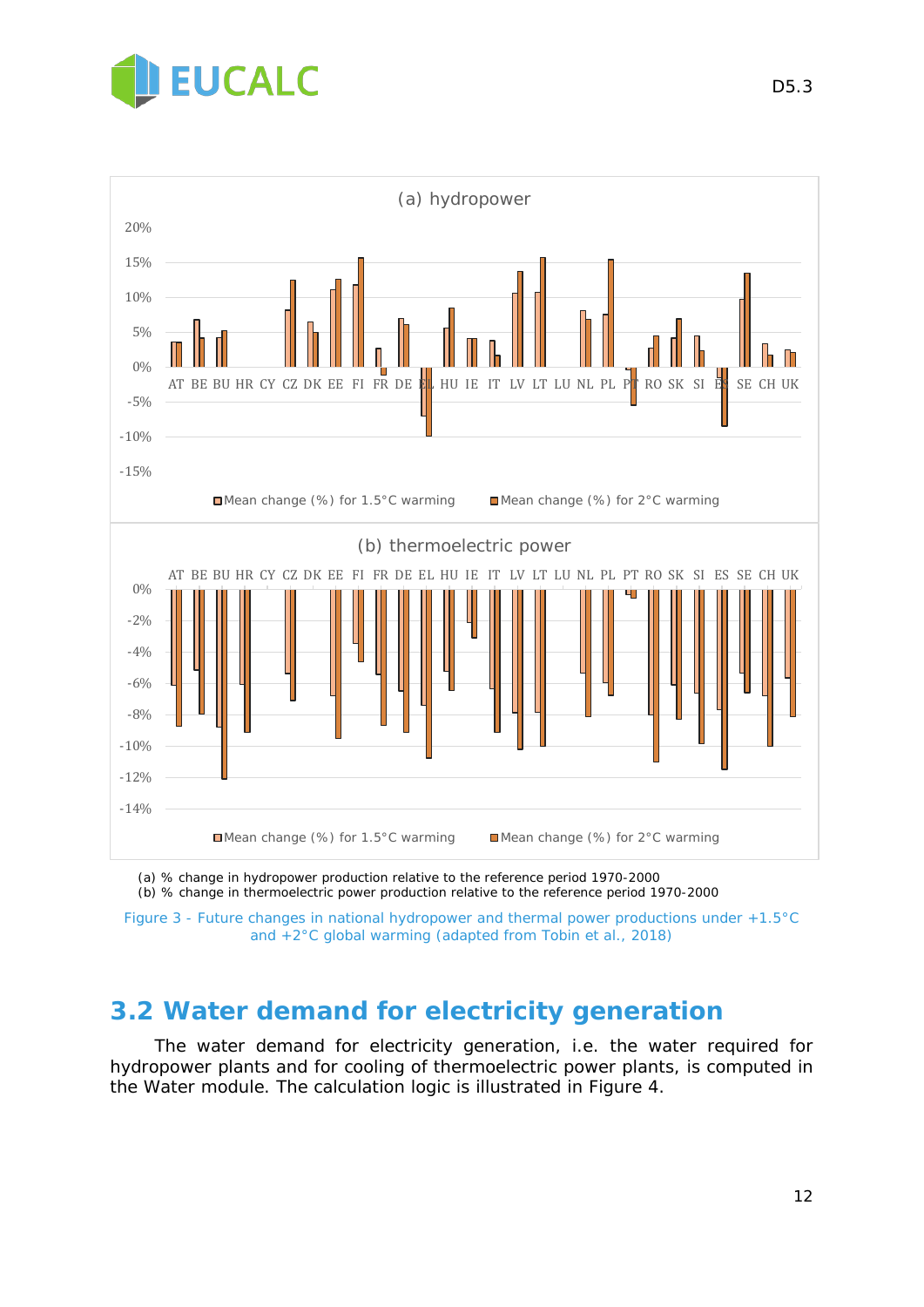



<span id="page-12-0"></span>*Figure 4 – Calculation logic for electricity generation water demand and flows in the Water module*

The electricity generation from each power technology is converted into consumption and withdrawal water flows to account for the cooling needs or for the water evaporation resulting from the dammed water in reservoirs of hydroelectric facilities (Macknick, 2012). [Table 1](#page-12-1) summarizes the water footprints used in the model by electricity generation technology and cooling system type.

<span id="page-12-1"></span>

| <b>Technology</b><br>type | <b>Electricity</b><br>generation<br>technology | <b>Cooling system</b> | <b>Water</b><br>withdrawal<br>values<br>(m3/GWh) | <b>Water</b><br>consumption<br>values<br>(m3/GWh) | <b>Source</b>                          |  |
|---------------------------|------------------------------------------------|-----------------------|--------------------------------------------------|---------------------------------------------------|----------------------------------------|--|
|                           | Coal                                           | Once-thru             | 138'000                                          | 1'000                                             | Davies et al.,<br>2013                 |  |
|                           |                                                | Wet tower             | 3'800                                            | 2'600                                             |                                        |  |
|                           | Oil                                            | Once-thru             | 132'000                                          | 900                                               | Davies et al.,<br>2013                 |  |
|                           |                                                | Wet tower             | 4'600                                            | 3'100                                             |                                        |  |
| Fossil                    | Gas                                            | Once-thru             | 132'000                                          | 900                                               | Davies et al.,                         |  |
|                           |                                                | Wet tower             | 4'600                                            | 3'100                                             | 2013                                   |  |
|                           | Nuclear                                        | Once-thru             | 168'000                                          | 1'000                                             | Davies et al.,<br>2013                 |  |
|                           |                                                | Wet tower             | 4'200                                            | 2'500                                             |                                        |  |
|                           | <b>Biomass</b>                                 | Once-thru             | 132'000                                          | 1'100                                             | Davies et al.,<br>2013                 |  |
|                           |                                                | Wet tower             | 3'300                                            | 2'100                                             |                                        |  |
|                           | Solar PV                                       |                       | 114                                              | 20                                                | Adapted from<br>Fricko el al.,<br>2016 |  |
|                           | Solar CSP                                      |                       | 3'300                                            | 3'300                                             |                                        |  |
|                           | Wind onshore                                   |                       | 2,47                                             | 2,47                                              | Adapted from<br>Fricko el al.,         |  |
|                           | Wind offshore                                  |                       | 2,47                                             | 2,47                                              | 2016                                   |  |
| Renewable                 | Marine                                         |                       | $\mathbf 0$                                      | $\mathbf 0$                                       |                                        |  |
|                           | Hydroelectric                                  |                       | $\overline{O}$                                   | 17'000                                            | Davies et al.,<br>2016                 |  |
|                           | Geothermal                                     |                       | 30                                               | 30                                                | Adapted from<br>Fricko el al.,<br>2016 |  |

*Table 1 – Water withdrawal and consumption factors per electricity generation technology and cooling system type*

[Table 1](#page-12-1) shows that fossil technologies usually withdraw and consume much more water than renewable technologies. For fossil technologies, water flows are related to cooling needs from power plants. In the "once-through" technology, water is extracted from a river/reservoir, heated and directly discharged back into the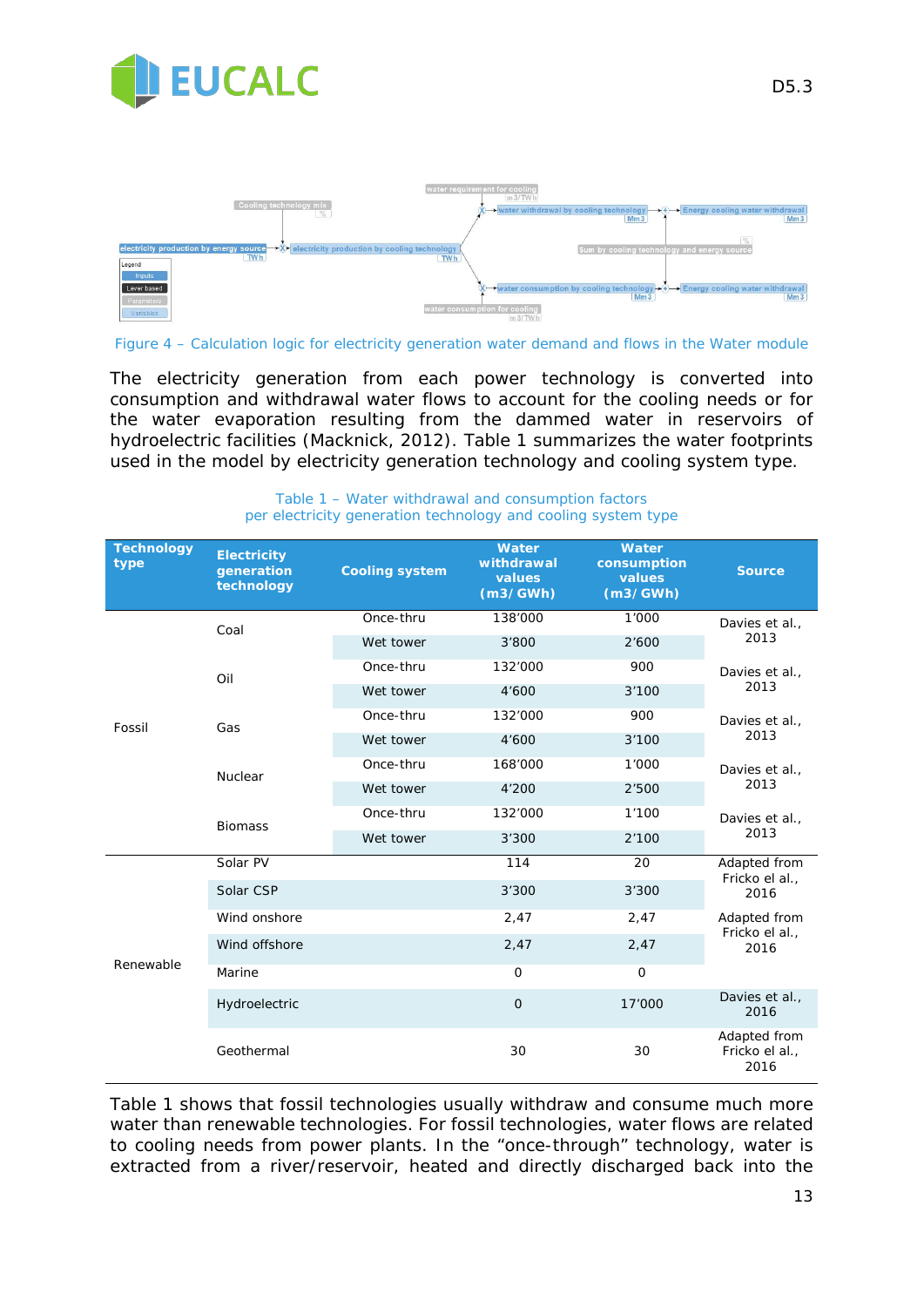

water body, which leads to high withdrawals but low consumption. In the "wet tower" systems, water is either fully (in closed circuit) or partially (once-through with cooling towers) evaporated, which leads to higher consumption but lower withdrawals (Payet-Burin et al., 2018). Regarding renewable technologies, solar panels and wind systems require little water, mainly for cleaning. Geothermal technologies use relatively very small amounts of water for operational purposes. Finally, while marine (hydrokinetic) technologies do not extract water from the environment, hydroelectric technology induces high evaporative losses due to the dammed water (Macknick et al., 2012).

Water flows generated by the electricity generation sector are not only influenced directly by the energy technology mix but also indirectly by the demand of electricity from sectors such as transport or buildings. This suggests that the energy dependence on water can be mitigated in EUCalc through lever settings by switching to more renewable technologies ("power" levers), or by acting on the demand side, for instance by reducing the number of appliances used in households and buildings ("appliances owned" lever) or by turning to more efficient appliances ("appliance use" lever).

### <span id="page-13-0"></span>**4 Energy for water systems**

After assessing the water needs for energy production, we analyse in this section the dependence on energy of the water supply chain. Energy is used for the extraction from freshwater resources or through desalination, conveyance and distribution, end-use, and wastewater collection and treatment. According to the International Energy Agency, the water sector accounted for less than 4% of the total electricity consumption in the EU in 2014 (IEA, 2016).

The end-use, and more precisely heating for domestic hot water, is the most energy-intensive process (Plappally, 2012). For instance, Gerbens-Leenes (2016) found that heating water represents 92% of the energy needs to supply water in the Netherlands. In EUCalc, the energy demand for domestic hot water in buildings, which falls into the "end-use" step of water provision, is computed in the Building module. This energy consumption can be managed in EUCalc by adjusting the "Heating, cooling & hot water use" lever.

The energy consumption of on-farm irrigation systems, such as pressurized application systems (drip or sprinkler) and ground water abstraction from deep aquifers, is included in the Agriculture module, which computes the total energy demand to produce crops (for food, animal feed, bioenergy), vegetables and fruits, and livestock. The AGRiculture & Energy Efficiency (AGREE) project analysed the energy consumption of several agricultural processes in European countries. They found that the share of irrigation depends on the geographical location (and related climate), and on the intensity of the production systems. For instance, diesel used for field operations is the main direct energy input for wheat and sunflower production while irrigation represents a small share of the energy demand for these processes. On the other hand, irrigation represents about 70% of the direct energy input for cotton production (Gołaszewski et al., 2012). In EUCalc, the first version of the Agriculture module used to dissociate the irrigation energy demand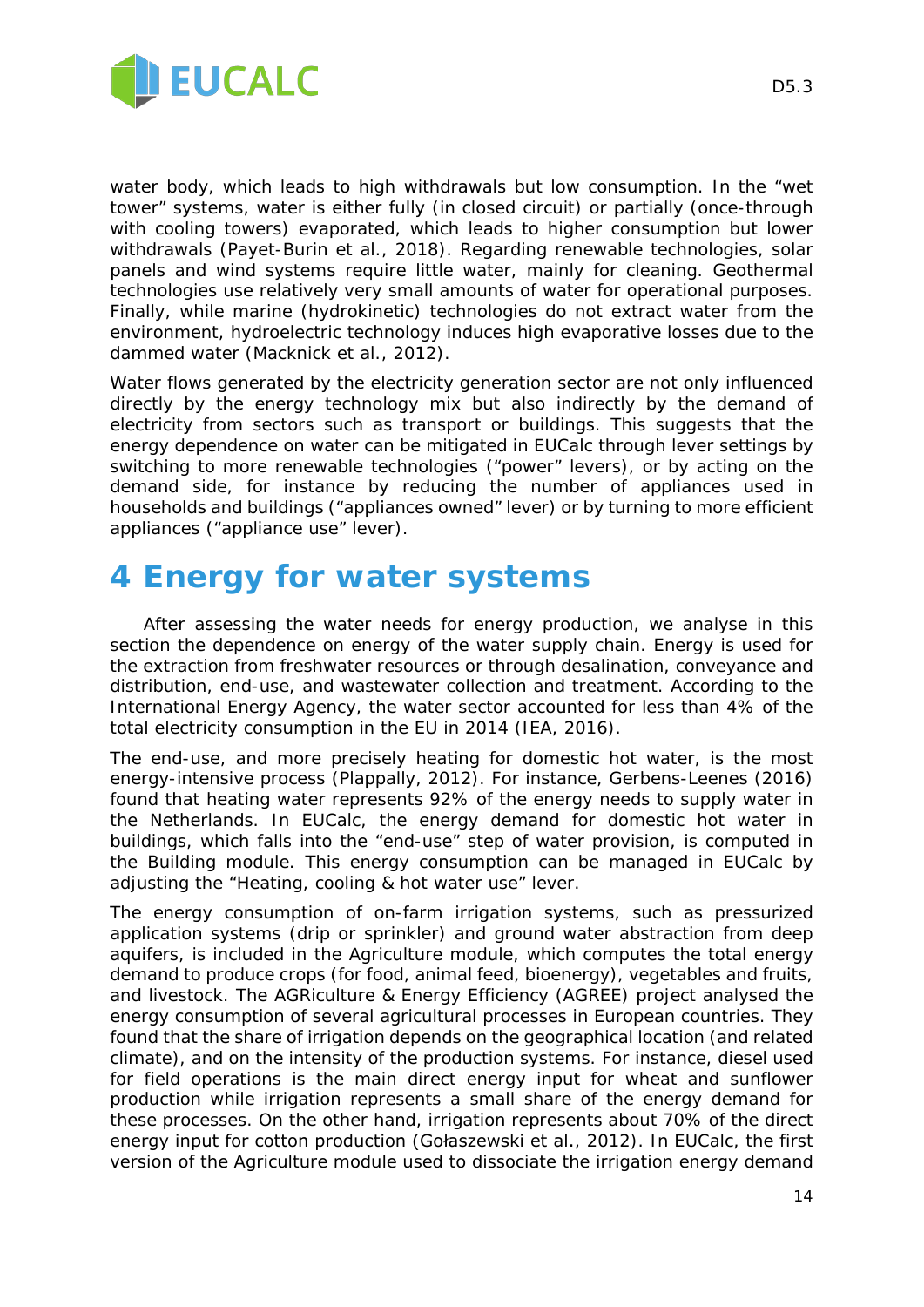

<span id="page-14-0"></span>-

from the other consumption (e.g., field operations, drying, storage) using the FAOSTAT database[5.](#page-14-1) However, due to the need to use a common database across the modules concerning energy demand and supply for consistency and calibration sake, JRC IDEES<sup>[6](#page-14-2)</sup> have been used to track the energy consumption of each sector and modules. As a drawback, IDEES does not dissociate energy-use for irrigation, which induce a limitation of the module regarding this specific issue.

Finally, the energy needed to extract water (from freshwater resources or through desalination), to treat and distribute it, and to collect and treat wastewater, is not modelled in EUCalc. Indeed, the Water module focuses on water quantity instead of quality. Water quality issues are outside the scope of this calculator because of limited data availability and the fair complexity of modelling processes such as nutrient pollution. Moreover, there does not exist a commonly accepted definition of water quality (Sutadian et al., 2016), thus hampering the design of reliable water quality indicators. Last but not least, modelling water treatment and reuse or desalination would create feedback loops (in particular with the energy supply module) thwarting the objective of real-time computation. Nonetheless, these aspects might be introduced in future developments of the calculator. [Figure 5](#page-14-0) illustrates a complete schematic view of the Water module, with the modelized and non-modelized elements.



*Figure* 5 *– Modelized and non-modelized water flows in the water module*

<span id="page-14-1"></span><sup>5</sup> Food and Agriculture Organization (FAO), FAOSTAT, Energy-use – Energy for power irrigation. Direct link:<http://www.fao.org/faostat/en/#data/GN>

<span id="page-14-2"></span><sup>6</sup> The JRC "Integrated Database of the European Energy System" (JRC-IDEES). Direct-link: <https://ec.europa.eu/jrc/en/potencia/jrc-idees>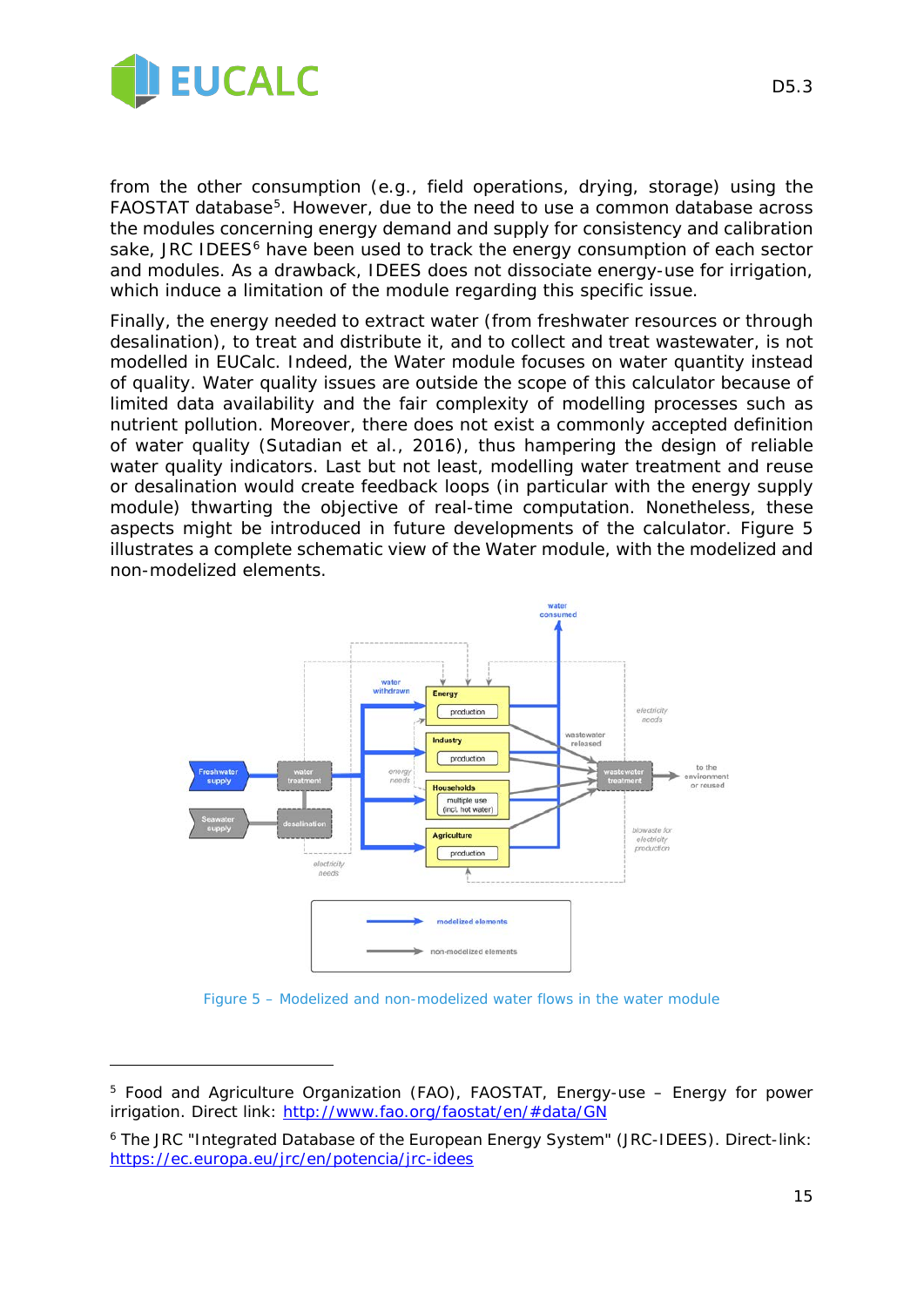

### <span id="page-15-0"></span>**5 Conclusion and lessons learned**

Modelling the water-energy nexus requires an integrated approach. However, focusing only on energy and water resources is not enough to properly manage them. Indeed, such an approach would miss the potential competition for water resources with other use, such as food production. For this reason, the waterenergy nexus is not a distinct feature in EUCalc. It is rather portrayed via the interlinkages between several modules such as Climate, Energy supply, Agriculture, Buildings and Water.

Although the EUCalc modular approach allows to implement the main waterenergy nexus flows, the model also has several limitations. First, the space and time granularity (country and year) is not enough to properly model the impacts of water scarcity on food production or electricity generation. Indeed, these impacts generally occur in localized areas and during short period of time. A compromise was achieved in the Water module by increasing the granularity to include several regions inside large countries and two semesters. Second, as mentioned above, the calculator adopts an oriented-tree approach which prevents – in the current version – feedback loops to save computation time. On the other hand, to depict a complete picture of the water-energy nexus would require closing the loop, i.e. integrating the energy demand to supply and treat water.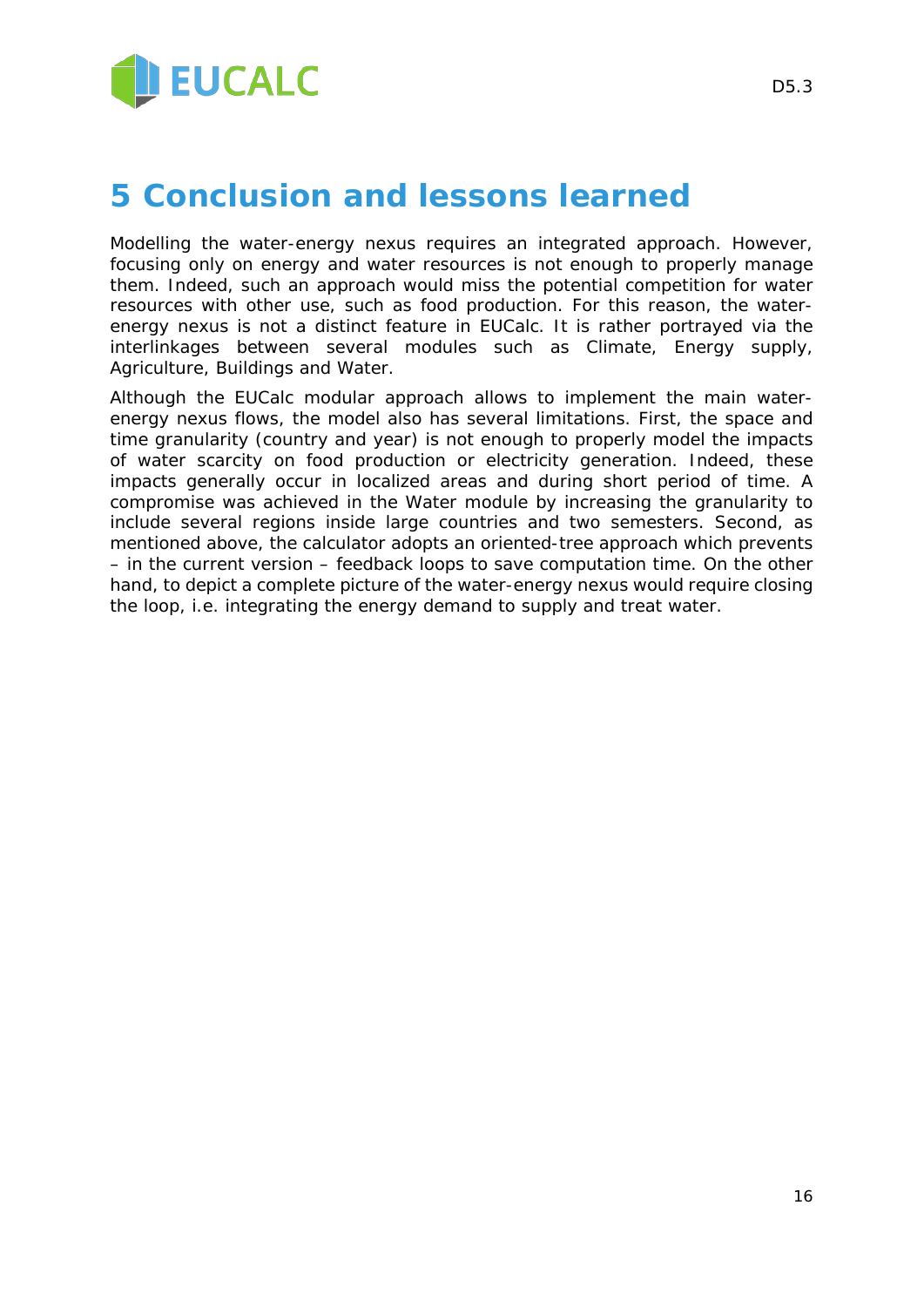

### **References**

Baudry, G., Raffray, M., Bouchet, A., Price, J., Forstenhaeusler, N. Onesmus Mwabonje, O., and Woods, J. (2019). Deliverable 8.4: Integration of the resource's modules "Land allocation, biodiversity impact & forestry", "Water scarcity" and "minerals" modules. Public Deliverable of the EUCalc project.

Bisselink, B., Bernhard, J., Gelati, E., Adamovic, M., Guenther, S., Mentaschi, L. and De Roo, A., Impact of a changing climate, land use, and water usage on Europe's water resources, EUR 29130 EN, Publications Office of the European Union, Luxembourg, 2018, ISBN 978-92-79-80287-4, doi:10.2760/847068, JRC110927.

Davies, E. G., Kyle, P., & Edmonds, J. A. (2013). An integrated assessment of global and regional water demands for electricity generation to 2095. Advances in Water Resources, 52, 296-313.

European Environment Agency (2018). Water use in Europe — Quantity and quality face big challenges. Link: [https://www.eea.europa.eu/signals/signals-](https://www.eea.europa.eu/signals/signals-2018-content-list/articles/water-use-in-europe-2014)[2018-content-list/articles/water-use-in-europe-2014](https://www.eea.europa.eu/signals/signals-2018-content-list/articles/water-use-in-europe-2014)

FAO (2018). The future of food and agriculture, Alternative pathways to 2050. FAO, Rome.

Fricko, O., Parkinson, S. C., Johnson, N., Strubegger, M., van Vliet, M. T., & Riahi, K. (2016). Energy sector water use implications of a 2 C climate policy. Environmental Research Letters, 11(3), 034011.

Gołaszewski et al. (2012). State of the Art on Energy Efficiency in Agriculture - Country data on energy consumption in different agroproduction sectors in the European countries. Project deliverable 2.1 of the AGRiculture & Energy Efficiency (AGREE) project. Report available here:<https://edepot.wur.nl/278550>

IEA (2016), World Energy Outlook 2016, IEA, Paris, [https://doi.org/10.1787/weo-](https://doi.org/10.1787/weo-2016-en)[2016-en.](https://doi.org/10.1787/weo-2016-en)

Gerbens-Leenes, P. W. (2016). Energy for freshwater supply, use and disposal in the Netherlands: a case study of Dutch households. International journal of water resources development, 32(3), 398-411.

Gosling, S. N., & Arnell, N. W. (2016). A global assessment of the impact of climate change on water scarcity. Climatic Change, 134(3), 371-385.

Gyalai-Korpos, M., Hegyfalvi, C., and Zsiborács H. (2019). Deliverable 5.1: Energy supply module documentation. Public Deliverable of the EUCalc project.

Hoekstra, A.Y. (2011). The Water Footprint Assessment Manual, Water Footprint Network – WFN.

Macknick, J., Newmark, R., Heath, G., & Hallett, K. C. (2012). Operational water consumption and withdrawal factors for electricity generating technologies: a review of existing literature. Environmental Research Letters, 7(4), 045802.